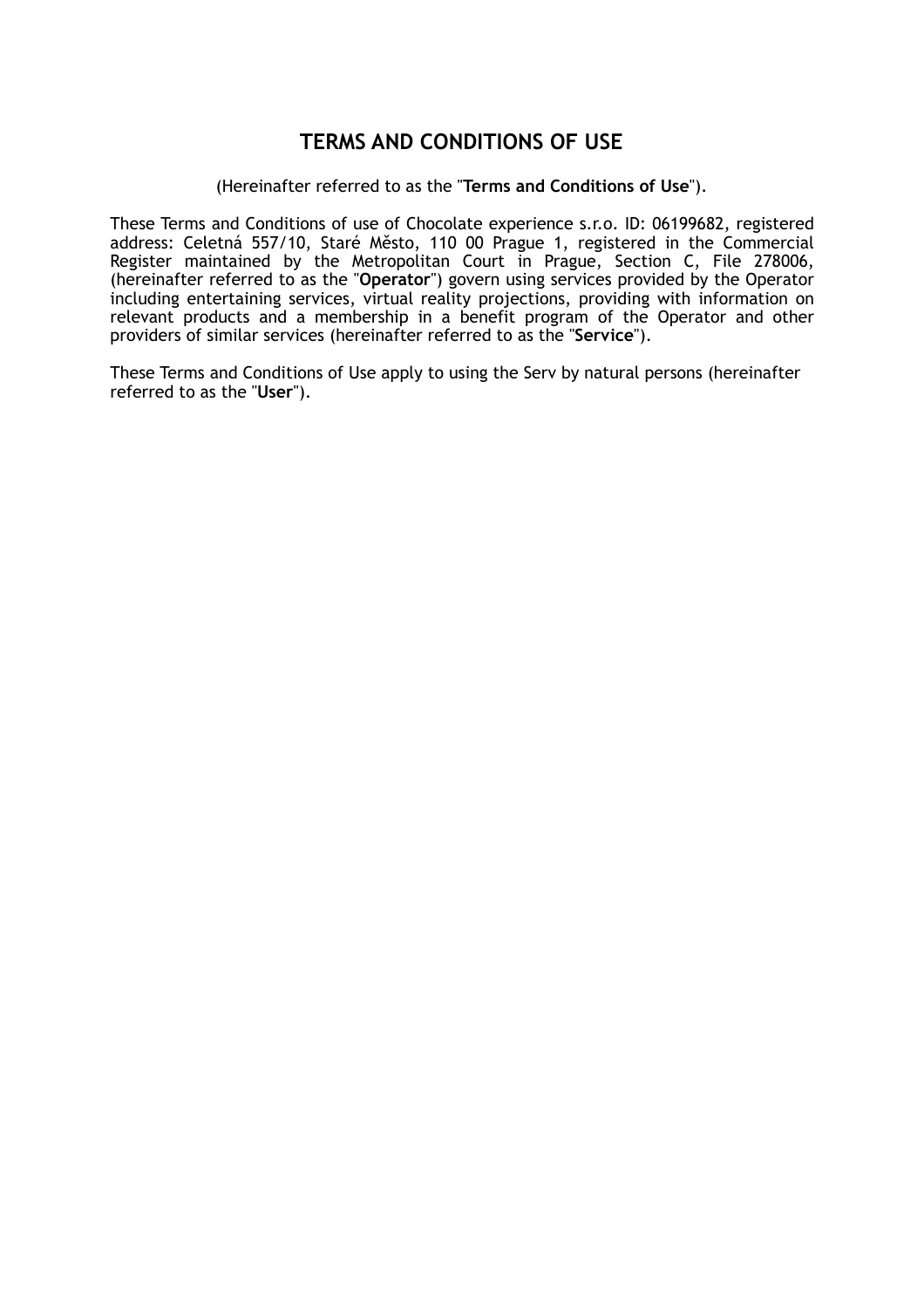## **1. THE SUBJECT MATTER OF THE TERMS AND CONDITIONS OF USE**

- 1.1. Pursuant to these Terms and Conditions of Use, the Operator enables the User to use the Service and the User is obliged to use it as stated hereinafter.
- 1.2. The Operator provides the Service free of charge.

### **2. SERVICE**

- 2.1. It is possible to access the Service exclusively via a mobile Application Chocotopia (hereinafter referred to as the "**Application**"), which can be downloaded via one of the markets with mobile applications (Google Play, App Store, etc.)
- 2.2. For the purposes of using the Service, the Users must sign up via the procedure stated in Article 3 of these Terms and Conditions of Use.
- 2.3. The Users are provided with the Service from the time they successfully register pursuant to Article 3 of these Terms and Conditions of Use via using the Application.
- 2.4. The User, who is the consumer, explicitly agrees with the provision of the Service prior to the elapse of the fourteen-day period for withdrawal from the Service Provision Agreement pursuant to Section 1829, Act No. 89/2012 Sb., Civil Code, as amended (hereinafter referred to as the "**Civil Code**").
- 2.5. The Service (including the Application) may be updated from time to time including adding new functions. This occurs automatically, and these Terms and Conditions of Use are also related to the updated Service. The User is not entitled to refuse the changes because the Service is provided "as is". However, the User has the possibility to terminate the use of the Service at any time.

#### **3. REGISTRATION, USER'S ACCOUNT**

- 3.1. The contractual relationship between the Operator and the User arises once the User completes his/her registration within the Application (hereinafter referred to as the "**Service Provision Agreement**").
- 3.2. The User agrees with using remote communication means when entering into the Service Provision Agreement.
- 3.3. Anyone over the age of 16 on the day of registration may register as a User.
- 3.4. Upon registration, the User undertakes to fill in the following information:
	- a) Name and surname,
	- b) password,
	- c) e-mail,
	- d) phone number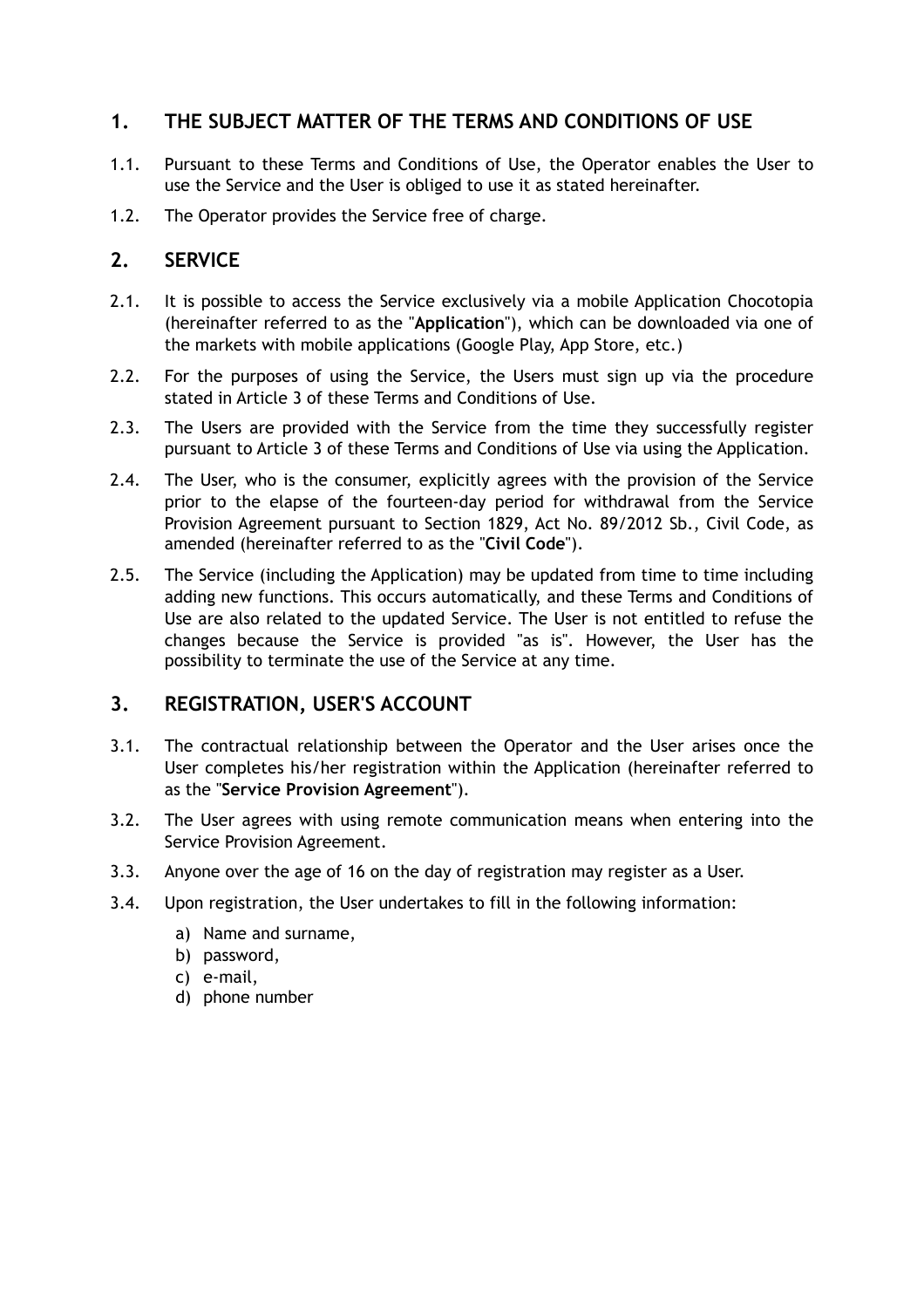- 3.5. If the User does not fill in any of the mandatory information, this data will automatically be highlighted and without filling in this data, it is not possible to continue with the registration.
- 3.6. All data, provided by the User upon registration, must be correct and truthful. If this data changes later, the User undertakes to immediately update this data via the User's Account (hereinafter referred to as the "**Account**"). The Operator is not liable for any damages incurred if the User provides incorrect or untruthful data or if the User breaches his/her obligation to update the data on the Account, pursuant to this paragraph.
- 3.7. Upon registration, the User confirms that he/she has read these Terms and Conditions of Use and that the User agrees with the Terms and Conditions by checking the "I agree with the Terms of Conditions of Use" box. Without granting this consent, it is not possible to continue with registration. The User is also informed about Privacy Policy regarding his personal data.
- 3.8. The User shall immediately receive an e-mail informing him/her about the successful registration and conclusion of the Service Provision Agreement through the e-mail address provided in the registration.
- 3.9. The User shall use the Service exclusively via his/her own Account. The Account is created for the User following the successful completion of the registration.
- 3.10. In order to access the Account, it is necessary to enter login information that the User entered upon registration. The User undertakes to protect his/her login information. The User undertakes to prevent any third party from an unauthorized access to this login information. The User is liable for damages incurred as a result of insufficient protection of his/her login information. If there is suspicion of releasing the login information or its misuse, in the best interest of the User, the User undertakes to change the login information as soon as possible.
- 3.11. The Operator is not liable for damages incurred as a result of unauthorized access to the Account caused by the User's breach of his/her obligations arising from these Terms and Conditions of Use.
- 3.12. The Account includes the User's Profile, which contains information about the User (hereinafter referred to as the "**Profile**"). Unless otherwise stated in the Terms and Conditions of Use, the Users' Profiles and the information provided on these profiles are accessible to the Operator but not to registered Users.
- 3.13. All Users may use the Service at the same time.

#### **4. THE USER**

- 4.1. The User undertakes to exclusively state updated, truthful, complete and not misleading information. The Operator is not liable for the correctness, completeness and up datedness of such information. The Operator is also not liable for any damages incurred as a result of breaching this obligation by User or breaching any other obligations arising from the legal regulations by User. The Operator does not, in any way, approve the content entered on the Profile.
- 4.2. The User is authorized to modify, change or delete any voluntarily provided information stated on his/her Account at any time.
- 4.3. The User is entitled to cancel his/her Account at any time.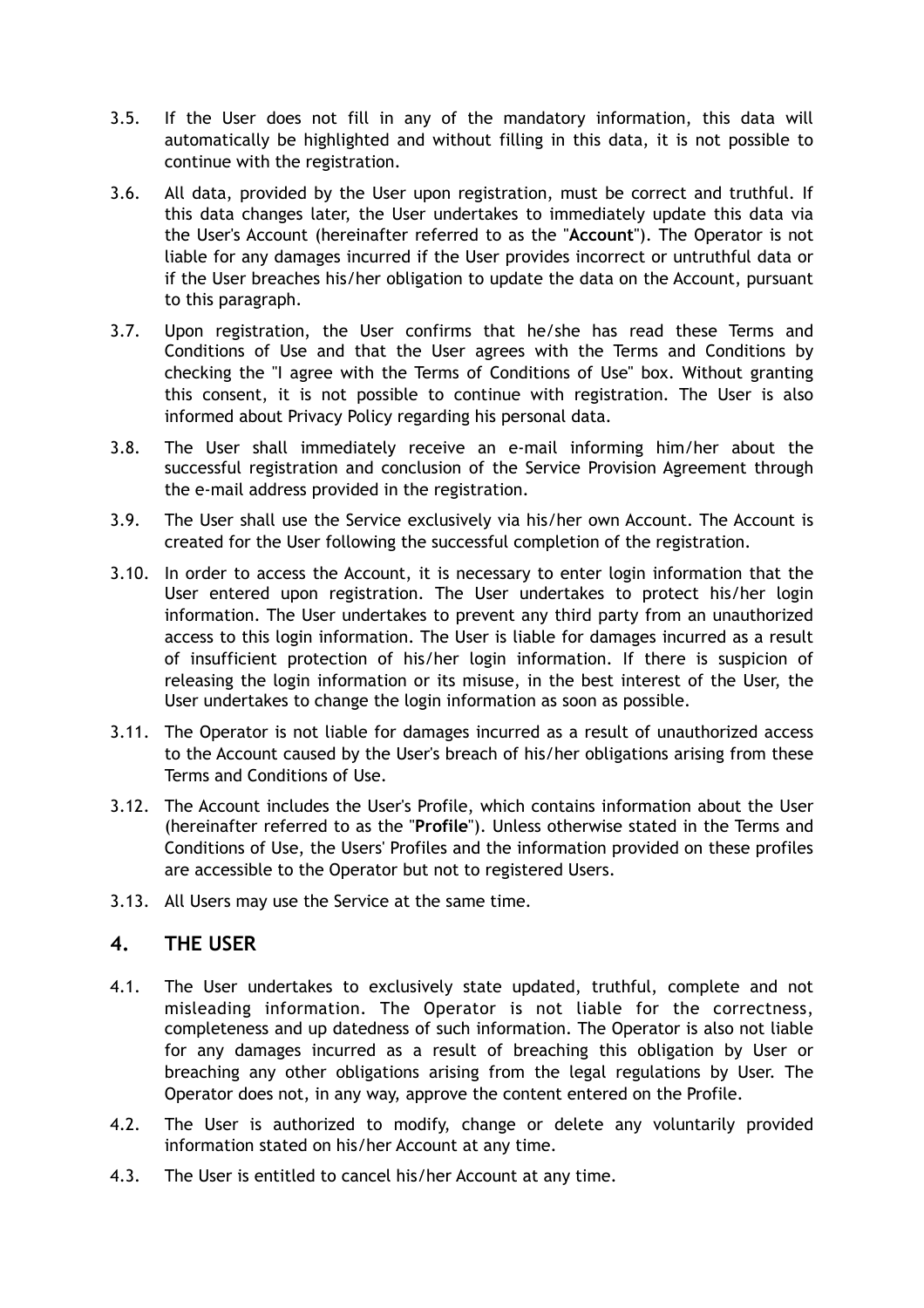- 4.4. The Operator reserves the right to terminate the User's Account at any time, without providing a reason, based on these Terms and Conditions of Use. If the Operator terminates the User's Account, the User is not entitled to any claims apart from the claims exclusively stated in these Terms and Conditions of Use.
- 4.5. The User acknowledges that the Account does not have to be available continuously, especially in terms of maintaining the Operator's hardware and software, possibly in terms of any necessary hardware or software maintenance of third parties.

#### **5. THE BENEFIT PROGRAM**

- 5.1. When the Service Provision Agreement is concluded, the User automatically becomes a member of a benefit program Chocotopia Points (hereinafter as the "**Benefit Program**") which allows the User to benefit from the use of the Application.
- 5.2. The Operator determines that some of the User's activities in the Application are rated by a certain number of points (hereinafter as the "**Points**"). The Points are assigned to the User's account according these rules:
	- a) By spending money = buying in the stores designated as "Chocotopia Partners". The ratio is 1/10 (one point per each 10 CZK)
- 5.3. The Points may be used either as a discount on selected Operator's services or on the contractual partners' services, who are obliged to accept the Points. The Operator informs the User via the Application about the contractual partners and their services for which the Points can be applied. The Operator is entitled to change a list of the contractual partners at any time.
- 5.4. In case of termination of the Service Provision Agreement for any reason, the User's membership in Benefit Program is terminated as well and the User loses all his/ her Points.

## **6. THE RIGHTS AND OBLIGATIONS OF THE USERS**

- 6.1. The User undertakes to use the Service explicitly in compliance with the legal regulations and these Terms and Conditions of Use. The User is not entitled to use the Service for any other purposes or in any other manner than specified in these Terms and Conditions of Use. The User particularly undertakes **not**:
	- a) to interfere with the rights of third parties, the Operator or other Users while using the Service or as a result of using the Service or/and the Application,
	- b) to interfere with the Application in any unauthorized manner. The User shall not try to acquire access into the Application in any other manner than by using the specified login information and the relevant interface. The User particularly undertakes to not distribute, change, decompile or in any other way interfere with the Application, the related source codes and documentation, unless he/she is explicitly authorized to do so,
	- c) to use the Application in a manner that could damage it (including interference into the hardware, on which the Application is run),
	- d) to process the personal data of Users in an unauthorized manner,
	- e) to withhold, hide or falsify his / her identity.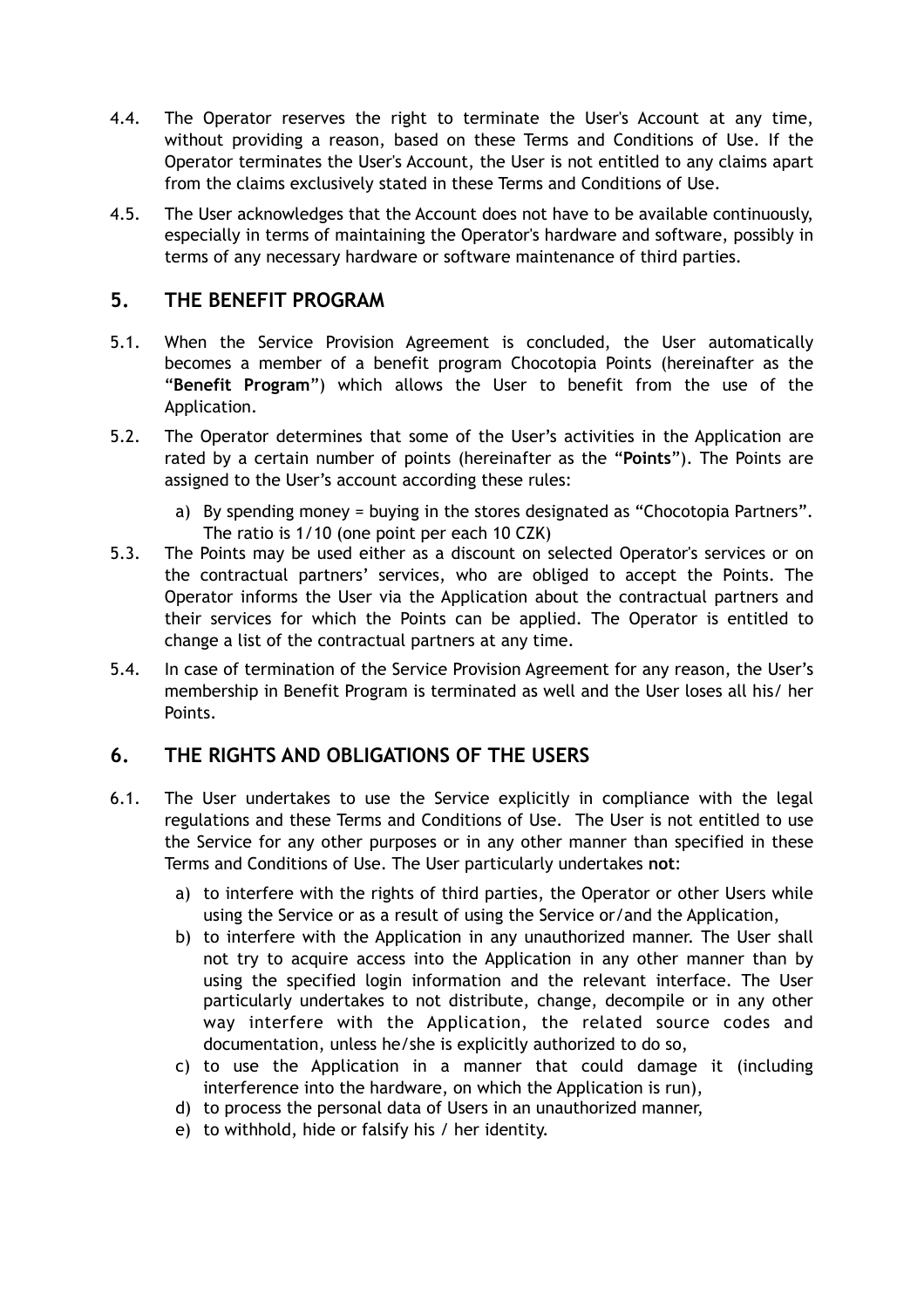- 6.2. The User is entitled to use the Service on his/her own. The User especially cannot make the Service accessible to a third party without the explicit written consent of the Operator, who shall provide his/her full or partial authorization to use the provided Service (including the authorization to use the Application or other parts of the Service).
- 6.3. The User is fully responsible for the activity occurring on his/her Account, regardless of whether or not the activity is done by the User, an individual authorized by the user or another third party.

### **7. THE RIGHTS AND OBLIGATIONS OF THE OPERATOR**

- 7.1. The Operator undertakes to make effort to ensure that the Service and/or the Application is available and functional. However, the User acknowledges that despite this effort, the Service and/or the Application does not always have to be fully available, especially due to the Operator's necessary hardware or software maintenance, possibly also due to the necessary hardware or software maintenance of a third party. The Operator is not liable for any damage incurred to the User as a result of the unavailability or non-functionality of the Service and/or Application.
- 7.2. The Operator is entitled to perform changes to the Service, add or remove functions of the Application and parts of it, without any previous notification.

#### **8. PROTECTION OF PERSONAL DATA**

8.1. The Users acknowledge that within the scope of providing the Service, their personal data will be processed. The information about how the Operator processes the Users' personal data is available in a special document called, "*Privacy Policy",*  which is available at <http://registrace.chocotopia.cz/pp.pdf>.

#### **9. USER AND PROPERTY RIGHTS TO THE APPLICATION**

- 9.1. The Application and relevant content of the Service is the author's work in the sense of Act No. 121/2000 Sb., on Copyright, on Rights Related to Copyright and on Amendments to Certain Acts (Copyright Act), as amended (hereinafter as the **"Copyright Act"** and "**Protected Work**").
- 9.2. Within the scope of the Service, the Operator grants to the User the license (hereinafter as the "**License**") to use the Application in the form available at the specific time within the relevant market with mobile applications and the Protected Work referring to the Service for the purpose of the Service. The License is provided as non-exclusive for the duration of the Service Provision Agreement, exclusively for the purpose of using the Application and/or Service in compliance with these Terms and Conditions of Use and exclusively in the corresponding manner. The License is provided for the territory of the Czech Republic. The User is not entitled to provide a sub-license to a third party or assign the License to a third party.
- 9.3. Pursuant to this Article of the Terms and Conditions of Use, the Users are provided with the License free of charge.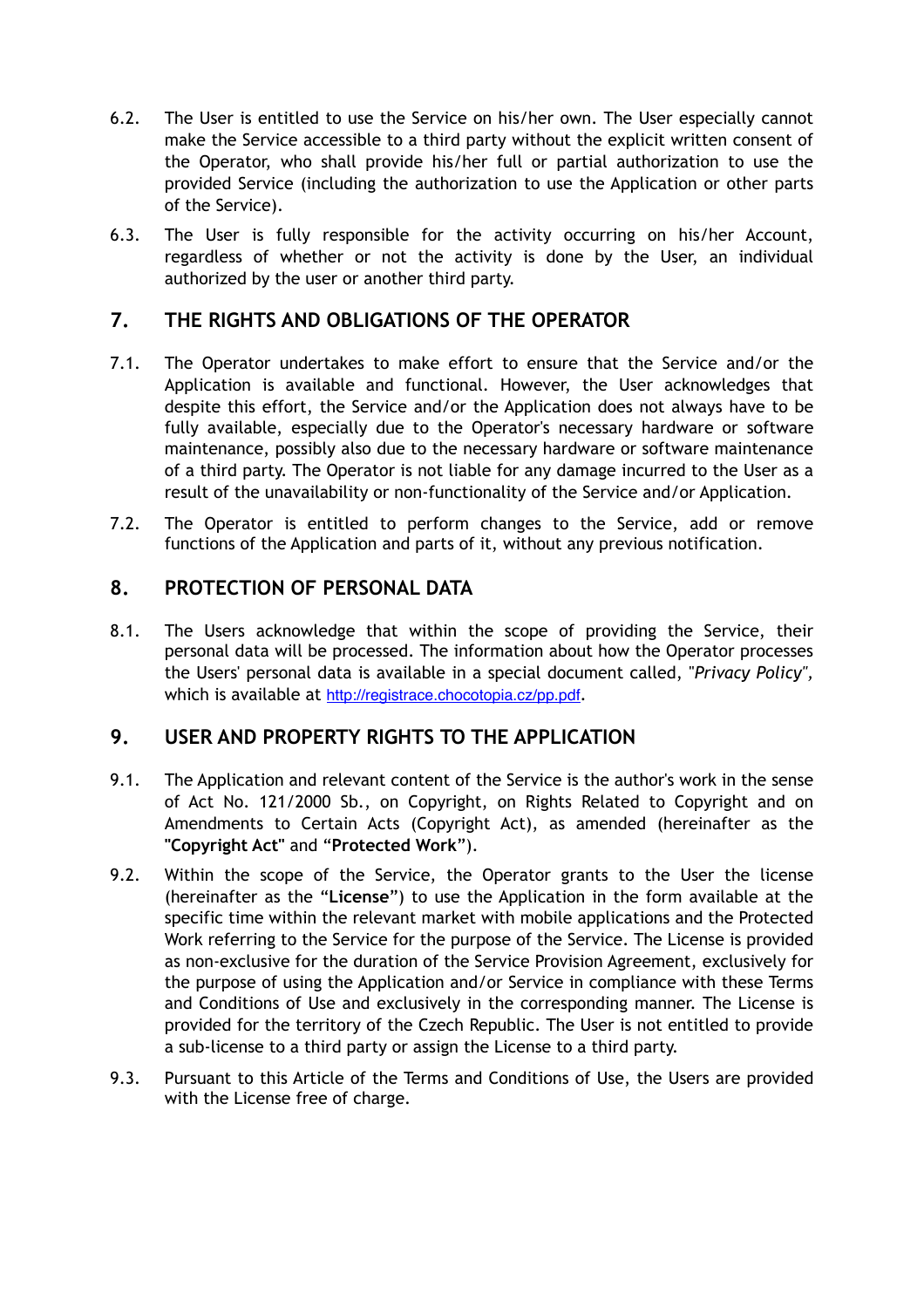- 9.4. The User is not entitled to interfere with the Protected Work in any way, change it, connect it with another work, include it into the work file or complete an incomplete Application (not even with the assistance of a third party). The User is not entitled to distribute the Application in any way.
- 9.5. The Users are entitled to install the Application on their relevant device for the purpose of access to the Service. The costs to ensure access to the Application (especially Internet connection fees) are borne by the User.
- 9.6. The terms and conditions of using the Application are proportionately applicable to using other intangibles made available by the Operator within the Service (especially graphics, etc.).
- 9.7. The User and the Operator rule out all legal licenses or free use in favor of the User, which may be ruled out based on agreement between the Contracting Parties.

#### **10. SUPPORT**

- 10.1. Every User is entitled to contact the Operator in order to solve the functionality of the Service, especially in cases, when the Service and/or Application is not available.
- 10.2. In order to contact the Operator, it is possible to use:
	- a) e-mail: info@chocotopia.cz
- 10.3. The Operator shall inform the User about the results of resolving his/her requests in the manner which the User used to contact the Operator.
- 10.4. The e-mail support is usually active from 9:00am to 5:00pm every business day in the Czech Republic. The communication language is English and Czech.

#### **11. RESOLVING DISPUTES**

11.1. If a consumer dispute arises between the User, who is the consumer and the Operator, as a result of the Service Provision Agreement, which is not resolved by a mutual agreement, the User, who is the consumer, may submit a proposal for an out-of-court settlement of such dispute designated to the subject of the out-ofcourt resolution of consumer disputes, which is the Czech Trade Inspection Authority, Central Inspectorate - Prague Department: Štěpánská 15, 120 00 Prague 2, www.coi.cz. It is also possible to use the on-line platform to resolve out-of-court disputes, which is available at: http://ec.europa.eu/consumers/odr. Based on the European Parliament and Council Regulation No. 524/2013 dated 21 May 2013 on resolving consumer disputes on-line and the amendments to EU Regulation No. 2006/2004 and Directive 2009/22/EU (Regulation on resolving consumer disputes on-line), the contact location is the European Consumer Center of the Czech Republic, registered address: Štěpánská 567/15, 120 00 Prague 2, http:// www.evropskyspotrebitel.cz

# **12. SUSPENDING THE FULFILLMENT OF THE SERVICE PROVISION AGREEMENT**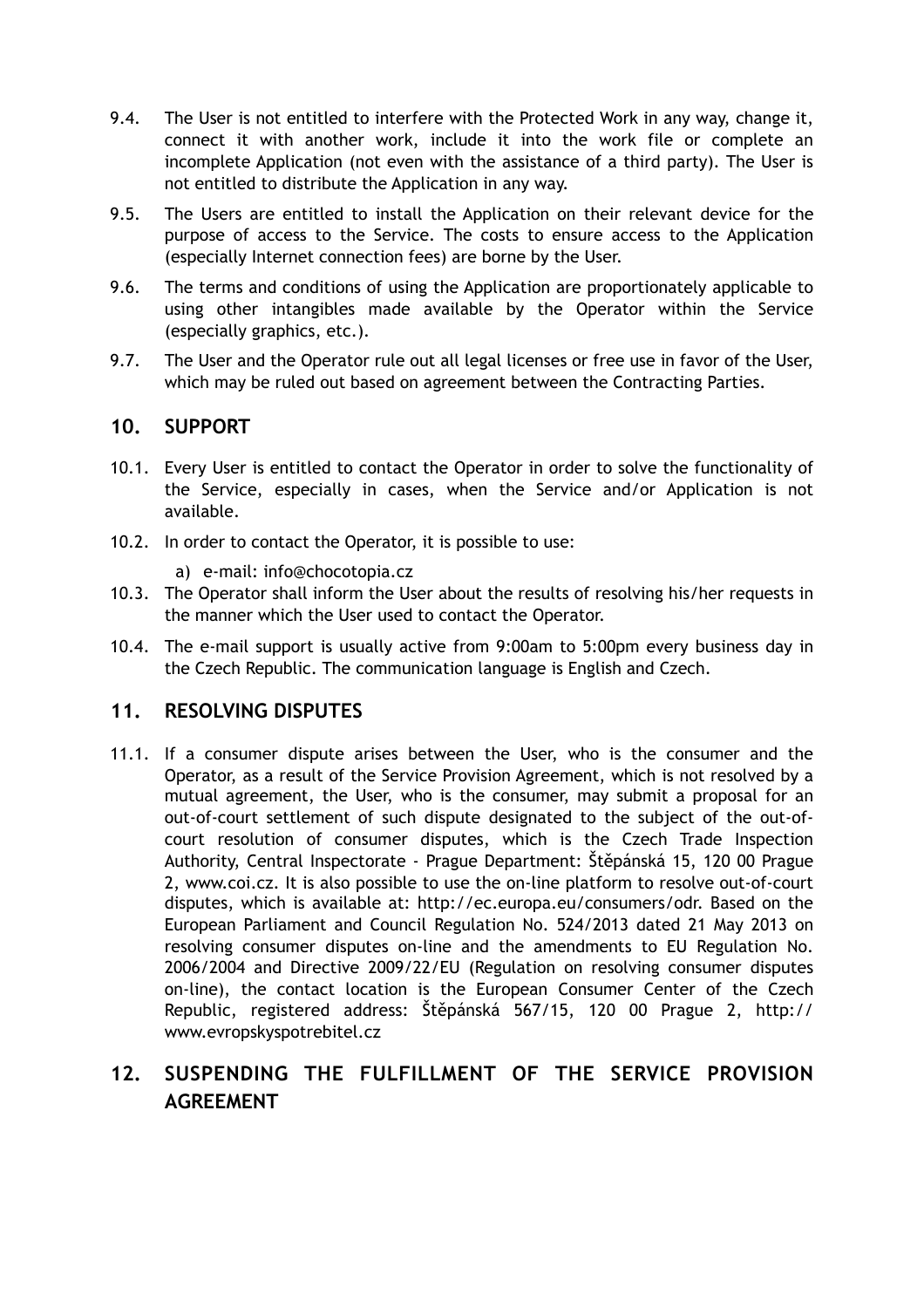12.1. The Operator is entitled to suspend the Service provided to the User at any time pursuant to this Service Provision Agreement, even without providing a reason. In such a case, the User does not have access to the Service (or even a part of it). If the provision of the Service is suspended, the Operator undertakes to send the User an email, as stated on the Account regarding the reason and period for which the provision of the Service is suspended. The fact that the Operator suspends the fulfillment of the Service Provision Agreement does not affect the possibility of its termination according to Article 14 of the Terms and Conditions of Use.

# **13. DURATION AND TERMINATION OF THE SERVICE PROVISION AGREEEMENT**

- 13.1. The Service Provision Agreement is entered into for an indefinite period of time.
- 13.2. The Operator is entitled to terminate the Service Provision Agreement anytime, by a written notice of termination sent onto the email address of the User, as stated on his/her Account. The Service Provision Agreement is terminated on the day the written notice of termination is delivered to the User.
- 13.3. Typically, the Operator terminates the Service Provision Agreement in cases, when the User breaches these Terms and Conditions of Use or the legal regulations.
- 13.4. The User is entitled to terminate his/her Service Provision Agreement anytime, by cancelling his/her Account.
- 13.5. The User, who is the consumer, acknowledges that he/she does not have the right to withdraw from the Service Provision Agreement pursuant to Section 1829 of the Civil Code because the Service was provided to him/her with his/her exclusive consent before the elapse of the period for withdrawing from the Service Provision Agreement (Section 1837(1)(a) of the Civil Code).

#### **14. MUTUAL COMMUNICATION**

- 14.1. All notifications between the User and the Operator that are related to these Terms and Conditions of Use or which should be effective based on these Terms and Conditions of Use, must be made in written form and delivered to the other party. The request for a written form is followed even if the notification is submitted in electronic form by means of the Account interface or by means of an email sent to the above stated email addresses.
- 14.2. The User and the Operator undertake that in the case of a change to the contact information, they shall inform the other party of this change within three (3) business days, at the latest. The User shall update his/her contact information on the Account.

#### **15. FINAL PROVISIONS**

- 15.1. The concluded Service Provision Agreements are archived by the Operator in electronic form. The Operator has exclusive access to the archived Service Provision Agreements.
- 15.2. The User bears all costs related to remote communication incurred during the fulfillment of these Terms and Conditions of Use. The costs do not differ from the basic rate of the relevant provider.